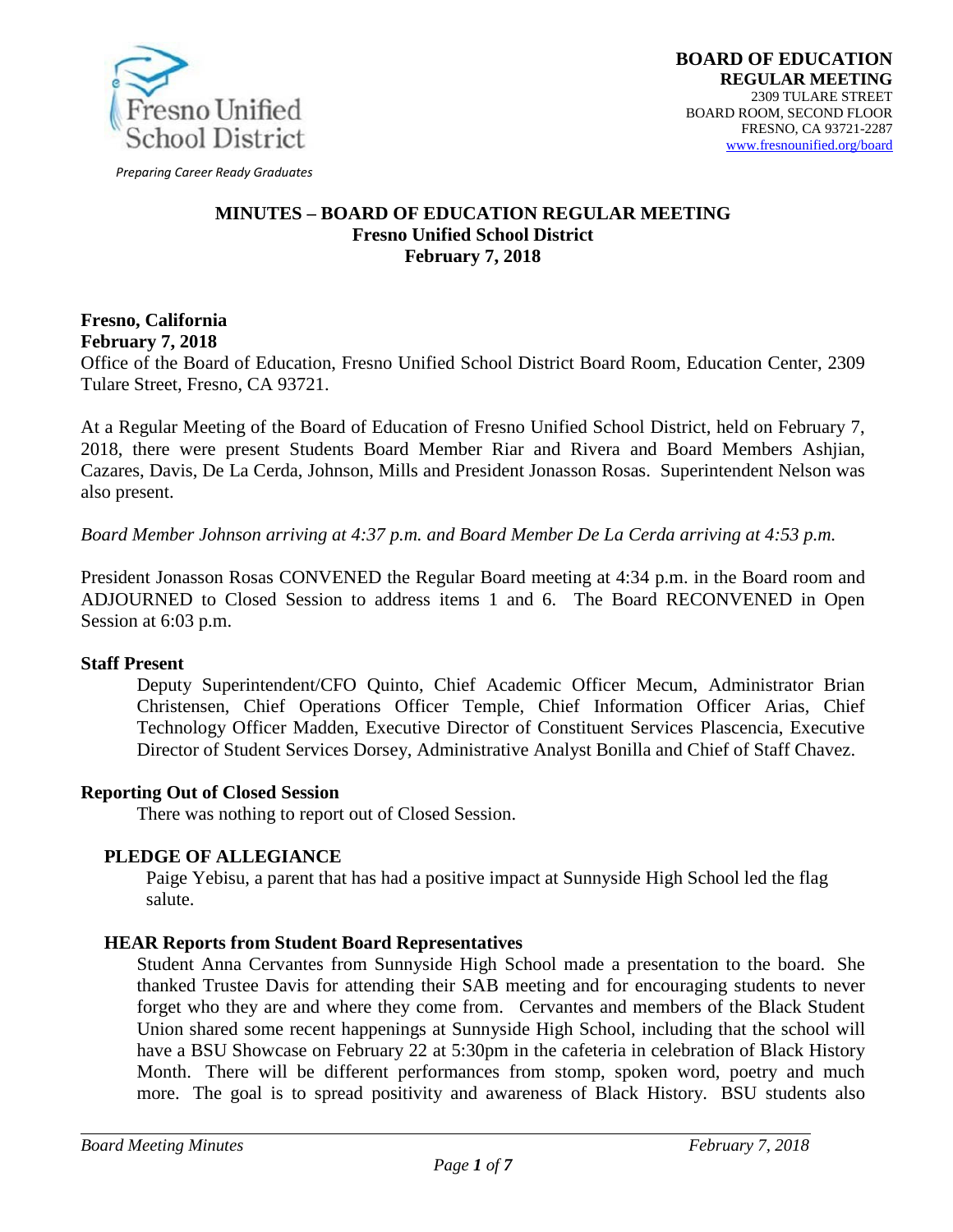thanked the board for their support. Also, students from Kings Canyon Middle School shared the extra-curricular activities they participate in and the schools they'd like to attend in the future.

# **HEAR Report from Superintendent**

- Commending all high school students and coaches who participated in the annual Fresno County Academic Decathlon. In division I, Edison came in second place outscoring University High on seven written tests. In Division II, Sunnyside placed third and in Division III, Duncan was third and won Most Improved. In Division IV, Cambridge placed third.
- The district received exciting news in its effort to provide every high school senior with an I Am Ready college packet. The packets are personalized by providing each student their eligible colleges based on their academic profiles. This effort increased college applications by 50% the first year and college acceptance rose by 53%. 97.5% of those seniors who applied to both a UC and CSU were accepted to at least one matching their academic profile. Thanks to our Equity and Access team for continue to dive deep into these data points. Nelson looks forward to sharing more data in the coming months.
- Gaston Middle School held an annual assembly to kick-off Black History Month. He encouraged everyone to take the time to celebrate and recognize the positive impacts that African Americans have had on our nation, state and community.
- Updated the public on the district's computer refresh program, which provides new laptops and computers for teachers and principals every three years. During Phase I, the district provided new laptops to 574 teachers. Phase II will begin in a few weeks with 510 teachers receiving their high-end HP laptops with touchscreens.
- The district hosted the 2018 Excellence in Education awards at Golden Palace Banquet Hall. It was a full house with 45 employees celebrated for their outstanding work. It was great to highlight amazing people who give so much of themselves for our students. Of the 45 finalists, five employees won a district award in their category. Nelson then congratulated Myra Ramirez, home school liaison from Del Mar Elementary for winning Classified Employee of the Year, Carlanda Williams, a third grade teacher from Greenberg Elementary for winning Elementary Educator of the Year, Gaston PE teacher Minith Real for winning Middle Educator of the Year, Duncan ROP-CNA teacher Laurie Wehner for winning High School Educator of the Year and Joy Nunes, principal of Anthony Elementary for winning Administrator of the Year. Of these five, Myra Ramirez, Minith Real and Joy Nunes will go on to represent Fresno Unified in the Fresno County Office of Education event this fall.

## **OPPORTUNITY for Public Comment on Consent Agenda Items**

No individuals spoke to items on the Consent Agenda.

On a motion by Member De La Cerda, seconded by Member Davis, the consent agenda, exclusive of agenda item: A-8, and A-11, which were pulled for further discussion, was approved on a roll call vote of 9-0-0-0 as follows: AYES: Student Board Members Riar and Rivera. Board Members: Ashjian, Cazares, Davis, De La Cerda, Johnson, Mills and President Jonasson Rosas.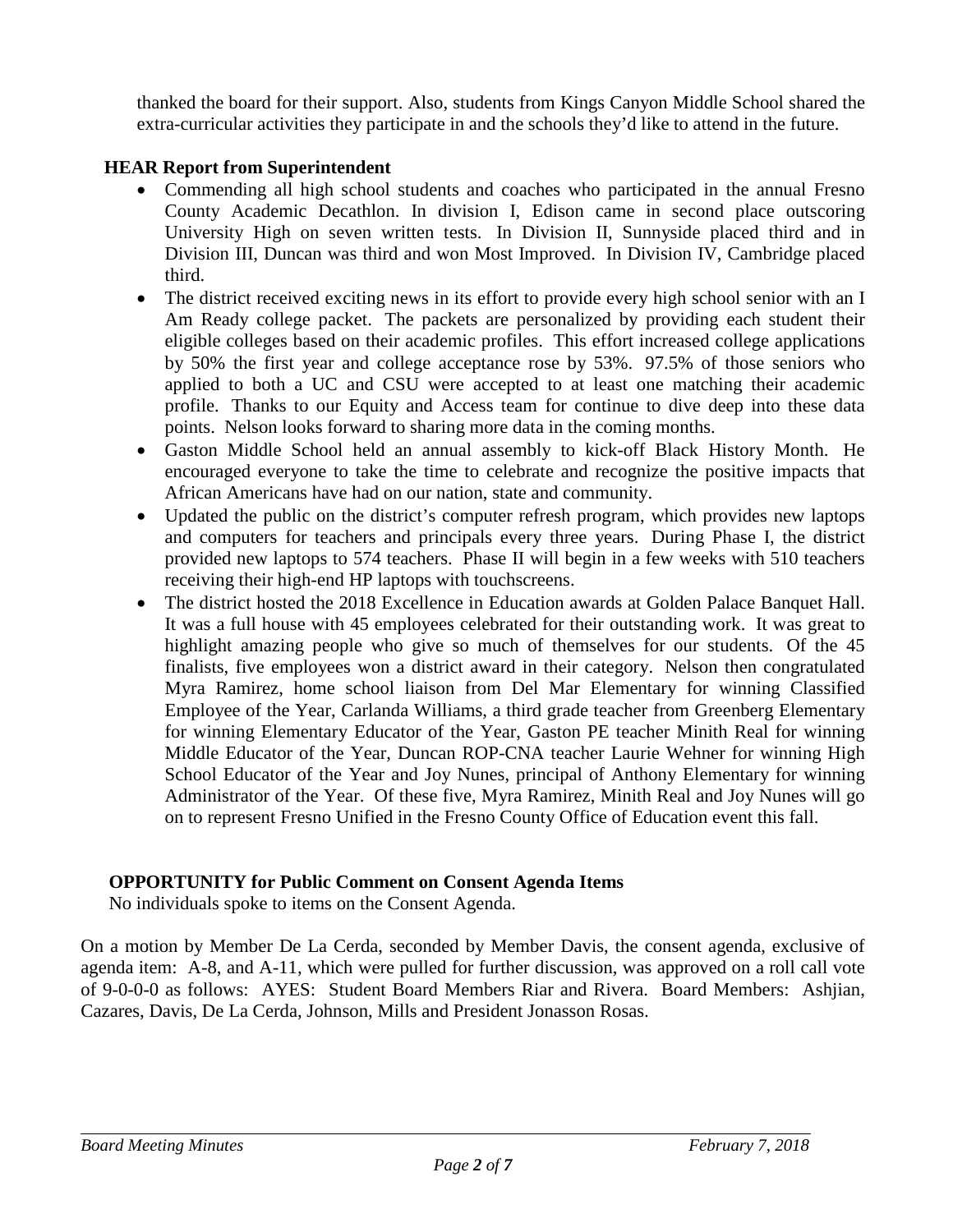# **A. CONSENT AGENDA**

## **A-1, APPROVE Personnel List**

**APPROVED as recommended,** the Personnel List, Appendix A, as submitted.

**A-2, ADOPT Findings of Fact and Recommendations of District Administrative Board ADOPTED as recommended,** the Findings of Fact and Recommendations of District Administrative Panels resulting from hearings on expulsion and readmittance cases conducted during the period since the January 24, 2018 Regular Board meeting.

## **A-3, APPROVE Minutes from Prior Meetings**

**APPROVED as recommended,** the draft minutes for the October 10, 2017 Special Meeting and October 25, 2017 Regular Meeting.

## **A-4, APPROVE Budget Revision No. 3 for Fiscal Year 2017/18**

**APPROVED as recommended,** Budget Revision No. 3 for fiscal year 2017/18. Periodic updates to the district's budget are presented to the Board of Education for approval. Budget Revision No. 3 includes adjustments for updated information regarding carryover, actual beginning balances and necessary adjustments to support the acceptance of various grant awards.

## **A-5, ADOPT Waiver Request for Lindsey Nicole Tucker to serve as a Speech Language Pathologist**

**Per Administration Agenda Item A-5 was pulled from the Agenda. No action was taken on this item.** A waiver request for Lindsey Nicole Tucker, to serve as a Speech Language Pathologist. The Education Code 44225(m) allows the commission to grant waivers to fill unanticipated needs in an area deemed hard-to-fill. Lindsey Nicole Tucker currently holds a Bachelor's in Communicative Sciences and Disorders and is applying for acceptance into the graduate program.

## **A-6, ADOPT Academic Calendar for 2018/19 and 2019/20**

**ADOPTED as recommended,** the 2018/19 and 2019/20 Academic Calendars for Fresno Unified School District.

## **A-7, APPROVE Renewal Agreement with Marsh & McLennan Agency LLC for Affordable Care Act (Employer Mandate) Services**

**APPROVED as recommended** a renewal agreement with Marsh & McLennan Agency LLC, formerly Barney & Barney, to provide Affordable Care Act (Employer Mandate) support services to Fresno Unified School District.

## **A-8, APPROVE Independent Contractor Services Agreement with QuiqLabs**

**APPROVED as recommended** an Independent Contractor Services Agreement with Quiq Labs to establish an enrichment course that offers students the opportunity to actively learn about topics in science, technology, engineering, arts, and math in Hoover High School's after school program.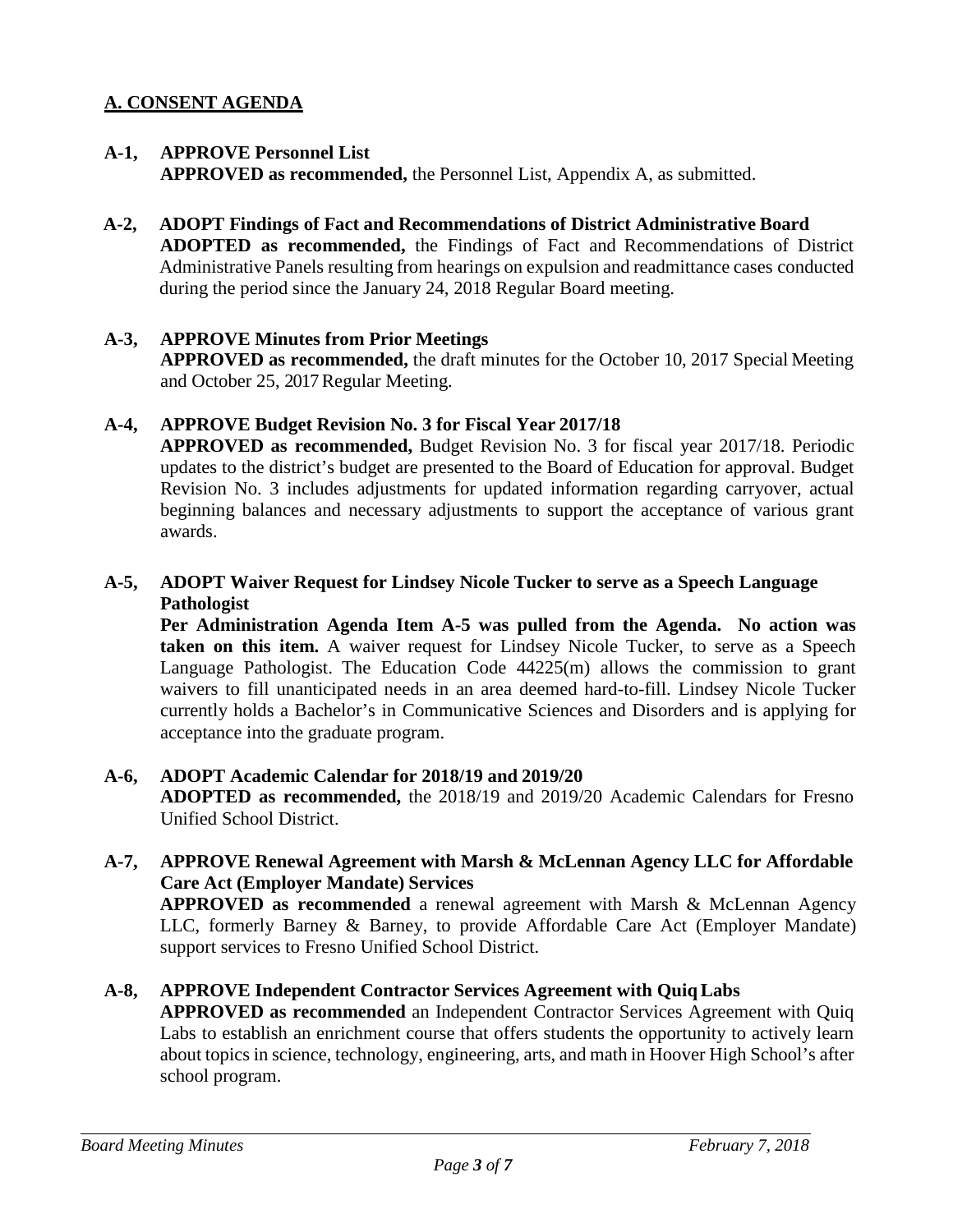For the record, there were comments thanking high school principal Rebecca Wheeler and her partnership in ensuring the students at Hoover High receive the best services the district has to offer. Member Cazares moved for approval, seconded by Member Davis, which carried a 7-0-0-0 vote. AYES: Board Members: Ashjian, Cazares, Davis, De La Cerda, Johnson, Mills and Board President Jonasson Rosas.

### **A-9, APPROVE Memorandum of Understanding with Carter G. Woodson**

**APPROVED as recommended** a Memorandum of Understanding with Carter G. Woodson detailing the relationship between the district, the Charter Corporate Entity, and the charter school regarding operation, oversight, and monitoring.

### **A-10, APPROVE Master Contract with Judge Rotenberg Educational Center for Nonpublic School and Residential Placement**

**APPROVED as recommended,** a Master Contract with Judge Rotenberg Educational Center for a student requiring non-public, nonsectarian school/agency services in the amount of \$130,469.

**A-11, RATIFY Purchase Orders from November 1, 2017 through November 30, 2017 RATIFIED as recommended,** purchase orders issued from November 1, 2017, through November 30, 2017. Purchase orders for \$10,000 or more are presented first, followed by purchase orders for less than \$10,000. A list of Purchase orders issued for Associated Student Body (ASB) accounts is also provided.

### **Prior to the vote Board Member Ashjian read the following statement:**

"Included in item A-11 are purchase orders for Davis-Moreno Construction. (purchase orders 460495 and 499969A). I have done business with Davis Moreno in my private capacity on other projects not involving Fresno Unified beginning at least five years prior to my election to this Board. I did not participate in making these contracts. Because of my relationship with Davis Moreno, I have a remote financial interest in these contracts. Therefore, I am abstaining from this vote pursuant to Board Bylaw 9270."

For the record, there were no comments/questions. Board Member Davis moved for approval, seconded by Member De La Cerda, which carried a 6-0-1-0 vote. AYES: Board Members: Cazares, Davis, De La Cerda, Johnson, Mills and Board President Jonasson Rosas. ABSTENTIONS: Board Member Ashjian.

## **END OF CONSENT AGENDA**

# **UNSCHEDULED ORAL COMMUNICATIONS**

**The following individuals spoke regarding Elisa Messing no longer being principal at Fresno High School and requested that the board reconsider the decision.**

Kyra Orgill Cate Dossetti Rafaela Tzinzun Laura Ortiz Gladis Paulino.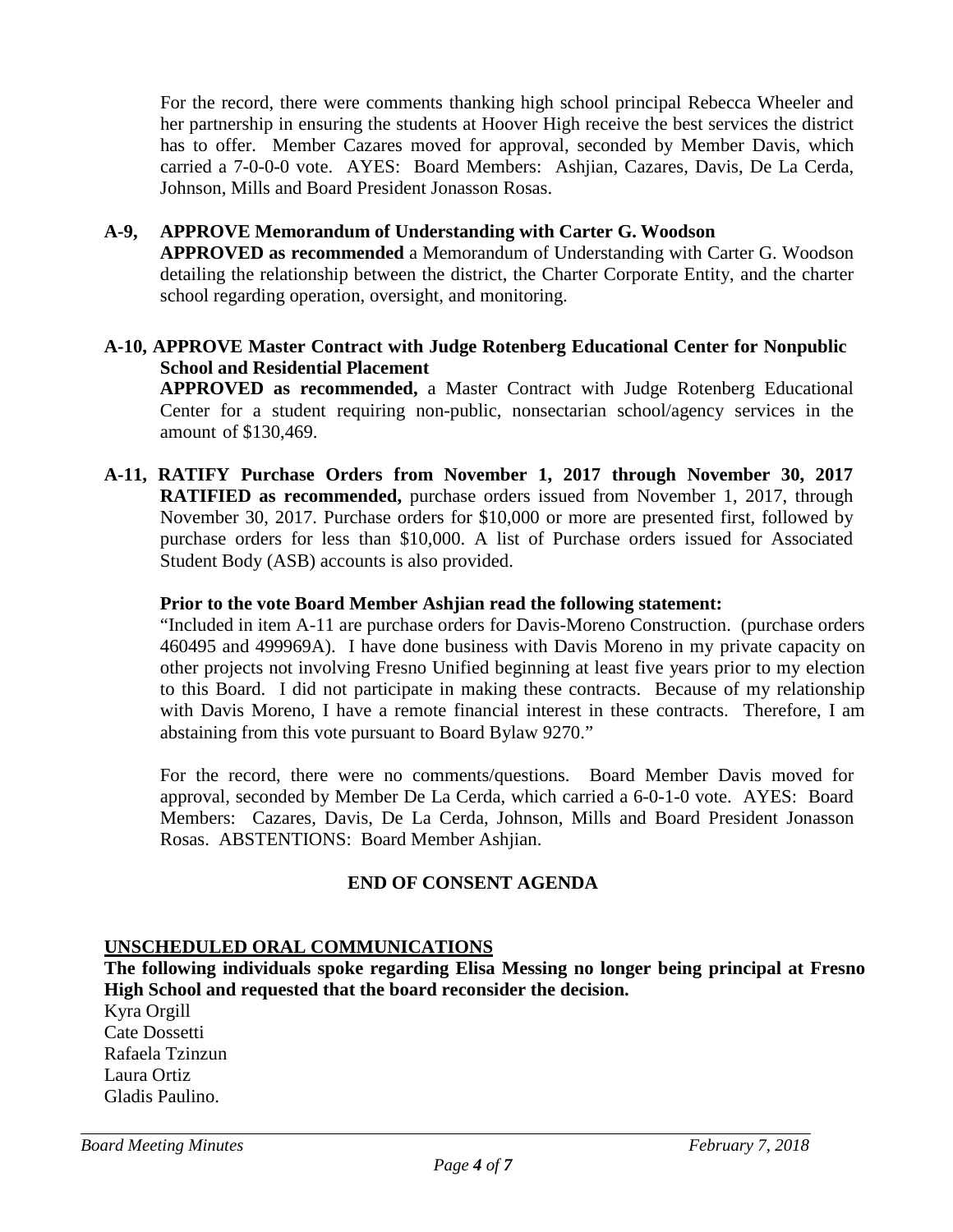## **B. CONFERENCE/DISCUSSION AGENDA**

## **Agenda Item B-12, Opportunity for Public Disclosure and Ratification of the 2016-2019 Negotiated Collective Bargaining Agreement between Fresno Unified School District and Fresno Teachers Association.**

**RATIFIED as recommended,** in accordance with Government Code 3547.5, all major provisions of collective bargaining agreements are to be presented at a public meeting of the public school employer before the employer enters into written agreement with an exclusive representative. Provided to the Board was a copy of the Tentative Agreement (TA) between Fresno Unified School District and Fresno Teachers Association (FTA).

#### Presentation by Administrator Brian Christensen

### An opportunity was provided to hear questions/concerns from members of the Board and staff was available to respond.

For the record, there were comments/questions regarding how pleased the board is regarding the changes the board and FTA have made with health care, psychologists, special education and teacher salaries, thanked staff and FTA representatives, concerns about the last minute side-letter, not in favor of a parcel tax to fix the class size reduction, bond measure funds should be used to address class size reduction, there are still needs at certain high schools, developed better relationships with teachers and the community, Board Member Davis moved for approval, seconded by Member De La Cerda, which carried a 6-1-0-0 vote. AYES: Board Members: Cazares, Davis, De La Cerda, Johnson, Mills and Board President Jonasson Rosas. NOES: Board Member Ashjian.

### **Agenda Item B-13, Opportunity for Public Disclosure and Adoption of Changes in Wages and Health Benefits to Non-Represented, Management, Confidential, and Supervisory Employees Consistent with Bargaining Unit Members**

**ADOPTED as recommended**, Changes in wages and health benefits for bargaining unit members are applicable to non- represented, Management, Confidential, and Supervisory employees.

## Presentation by Administrator Brian Christensen

An opportunity was provided to hear questions/concerns from members of the Board and staff was available to respond.

For the record, no comments/questions. Board Member Mills moved for approval, seconded by Member Cazares, which carried a 7-0-0-0 vote. AYES: Board Members: Ashjian, Cazares, Davis, De La Cerda, Johnson, Mills and Board President Jonasson Rosas.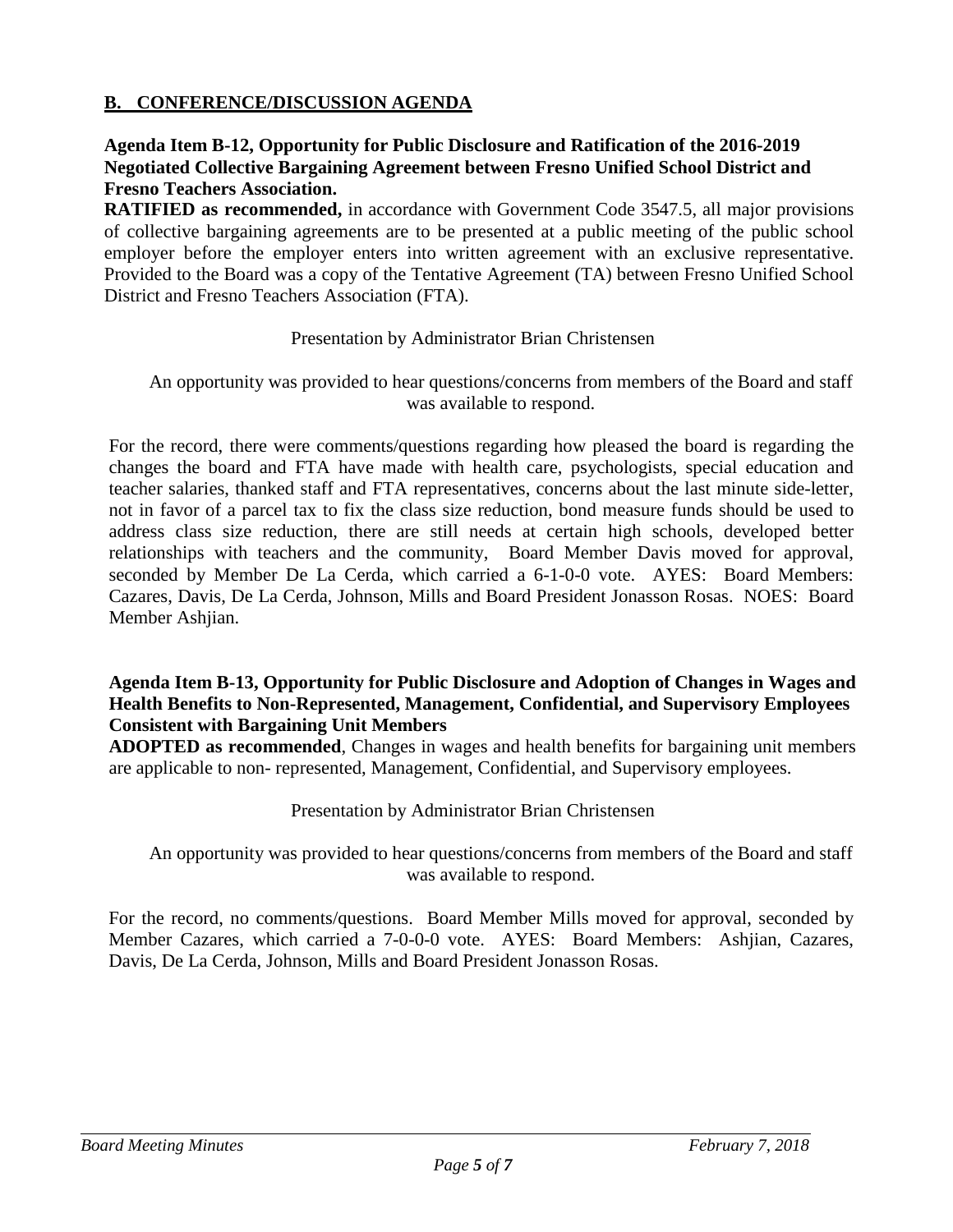# **Agenda Item B-14, Present and Discuss the 2018/19 Strategic Budget Development**

At the January 24, 2018 Board of Education meeting, the 2018/19 Governor's Proposed Budget and the District's preliminary strategic budget development was discussed. On February 7, 2018, staff and the Board will continue budget development discussions. Fiscal impact: Not available at this time. Contact person: Ruth F. Quinto, telephone 457-6226.

## Presentation by CFO/Deputy Superintendent Ruth Quinto

An opportunity was provided to hear questions/concerns from members of the Board and staff was available to respond.

For the record, comments/questions were made regarding having RN's and LVN's at school site vs. health assistants, a request for a list of health care professionals school by school with the number of days at each site, what determines if a middle school get one or two vice principals, a suggestion that each intermediate school have two vice principals, a suggestion that there should be a set standard for high schools as well, clarity on what factors go into staffing the number of principals and vice principals at high schools, what are the school site allocations used for, are the school site funds based on population, a request for a list of school site funds for each school by region, are we actively recruiting for registered nurses, how many retirements/resignations have we received so far, clarity on staffing a vice principal and a teacher on special assignment at the same time, does the principal get to decided is the get a vice principal or a teacher on special assignment, need to hire high quality safety assistants, clarity on guidance learning advisors and their duties, the May revise and the uncertainty of more money, and how often do we do time studies for our custodial staff, Deputy Superintendent/CFO Quinto, Chief Academic Officer Mecum, Director of Health Services Williams, Executive Director Duke were available to answer questions and provide clarification. No action was required on this item.

## **Agenda Item B-15, Present and Discuss Personalized Learning Initiative Year 1 Results and Continued Expansion**

Presentation to the Board regarding the Personalized Learning Initiative (PLI). The presentation will review academic student achievement growth, teacher Accountable Community (AC) performance, use of Houghton Mifflin Harcourt (HMH) GoMath, and digital collaboration. The presentation will also include perceptions of principals, teachers, and students involved with the PLI program. Contact person: Kim Mecum, telephone 457- 3731 and Kurt Madden, telephone 457- 3868.

Presentation by Chief Academic Officer Kim Mecum and Chief Technology Officer Kurt Madden

## An opportunity was provided to hear questions/concerns from members of the Board and staff was available to respond.

For the record, comments/questions were made regarding the number of students, do they each have a computer, do you reach out to other teachers or do they reach out to you, if you needed something what would your ask be to this board, thanked the teachers of the program, have you seen any issues with our English language learners, will there a budget request for this program, are we at a 1 to 1 with our technology for our students, Chief Academic Officer Mecum, Executive Director Neufeld, and Vice Principal on Special Assignment Coe were available to answer questions and provide clarification. No action was required on this item.